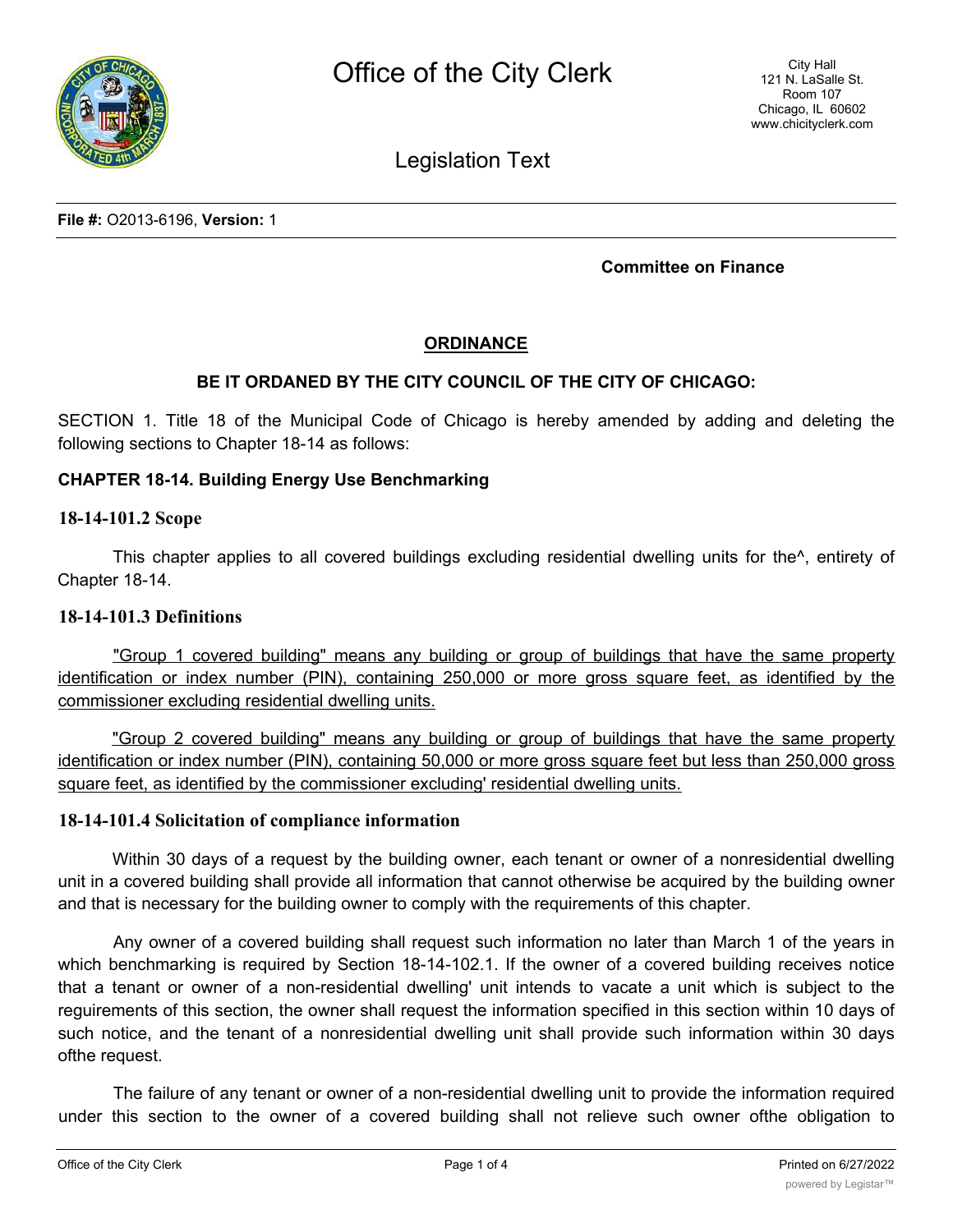benchmark the building as provided in Section 18-14-102.1, using all information otherwise available to the owner.

Failure of any tenant or owner of a non-residential dwelling unit to provide the information required under this section to the owner of a covered building shall create a rebuttable presumption that the owner, tenant, or both have not compiled with the time limits specified in this section.

If a tenant or owner of a non-residential dwelling unit fails to provide information to the owner bf the building as provided in this section, the owner shall be considered to be in compliance with Section 18-14-102.1 with respect to the building if: (1) the owner proves that the owner has requested the tenant or owner of a non-residential dwelling unit to provide such information as specified in this section; and (2) the owner has benchmarked the building as provided in Section 19-14-103.1 using all information otherwise available to the owner.

#### **18-14-102.1 Benchmarking.**

- a) No later than June 1, 2014, and no later than June  $1<sup>st</sup>$  each year thereafter, the owner 6f any Group 1 covered buildings excluding those containing residential dwelling units shall benchmark such building for the previous calendar year; provided, however, the owner of any Group 1 covered building with 10 percent or more residential occupancy shall benchmark such building for the previous calendar year no later than June 1, 2015, and no later than June  $1<sup>st</sup>$  each year thereafter.
- b) No later than June 1, 2015, and no later than June  $1<sup>st</sup>$  each year thereafter, the owner bf any Group 2 covered building excluding those containing residential dwelling units shall benchmark such building for the previous calendar year; and no later than June  $1<sup>st</sup>$  each year thereafter.

#### **Exception:**

(iv). The building is contains residential dwelling units. Section 2. This ordinance

shall take effect 10 days after passage and publication.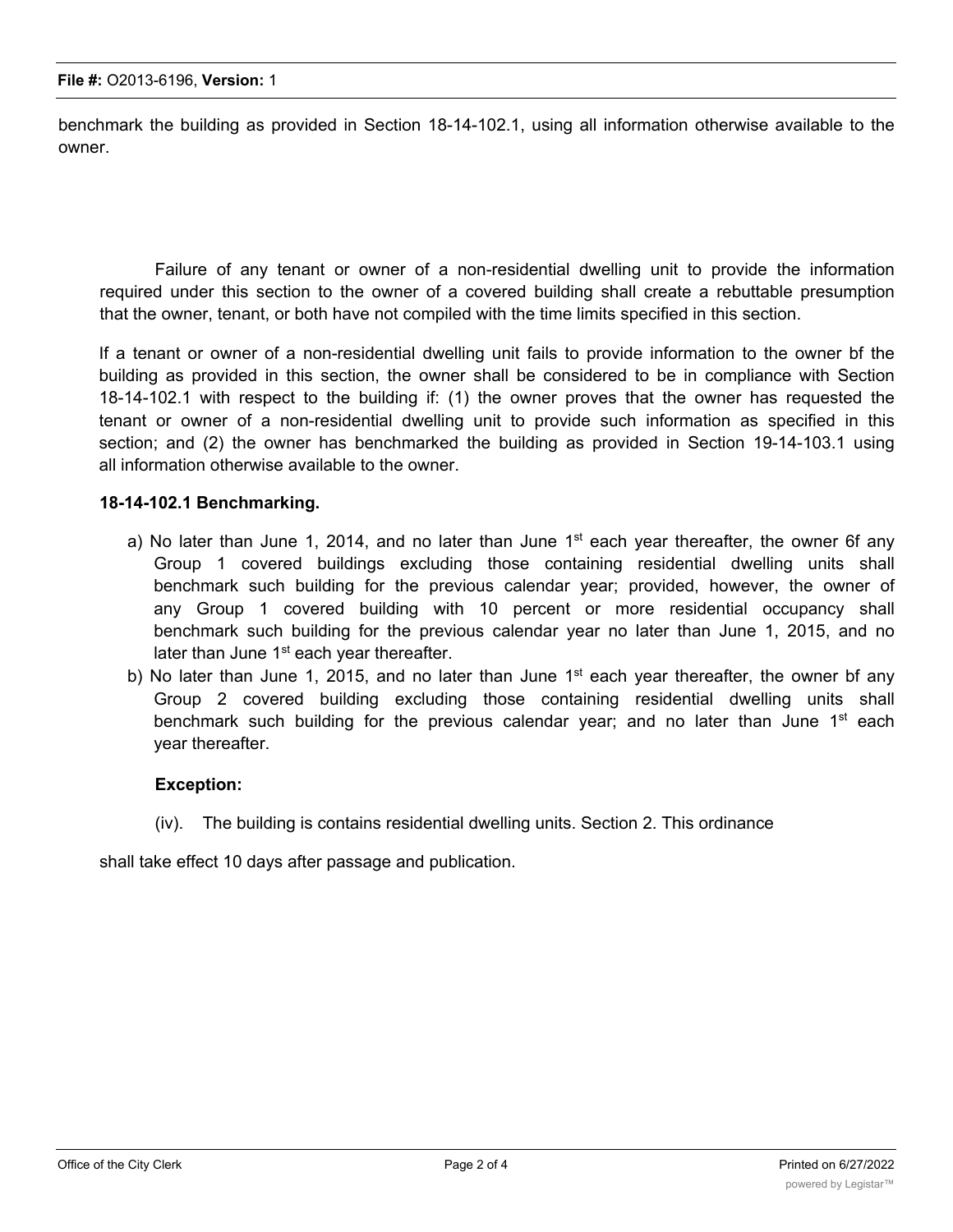# CHICAGO October 16. 2013

## **To the President and Members of the City Council:**

# **Your Committee on Finance having had under consideration**

An ordinance amending Chapter 18-14 of the Municipal Code of Chicago regarding building energy use benchmarking.

*t*